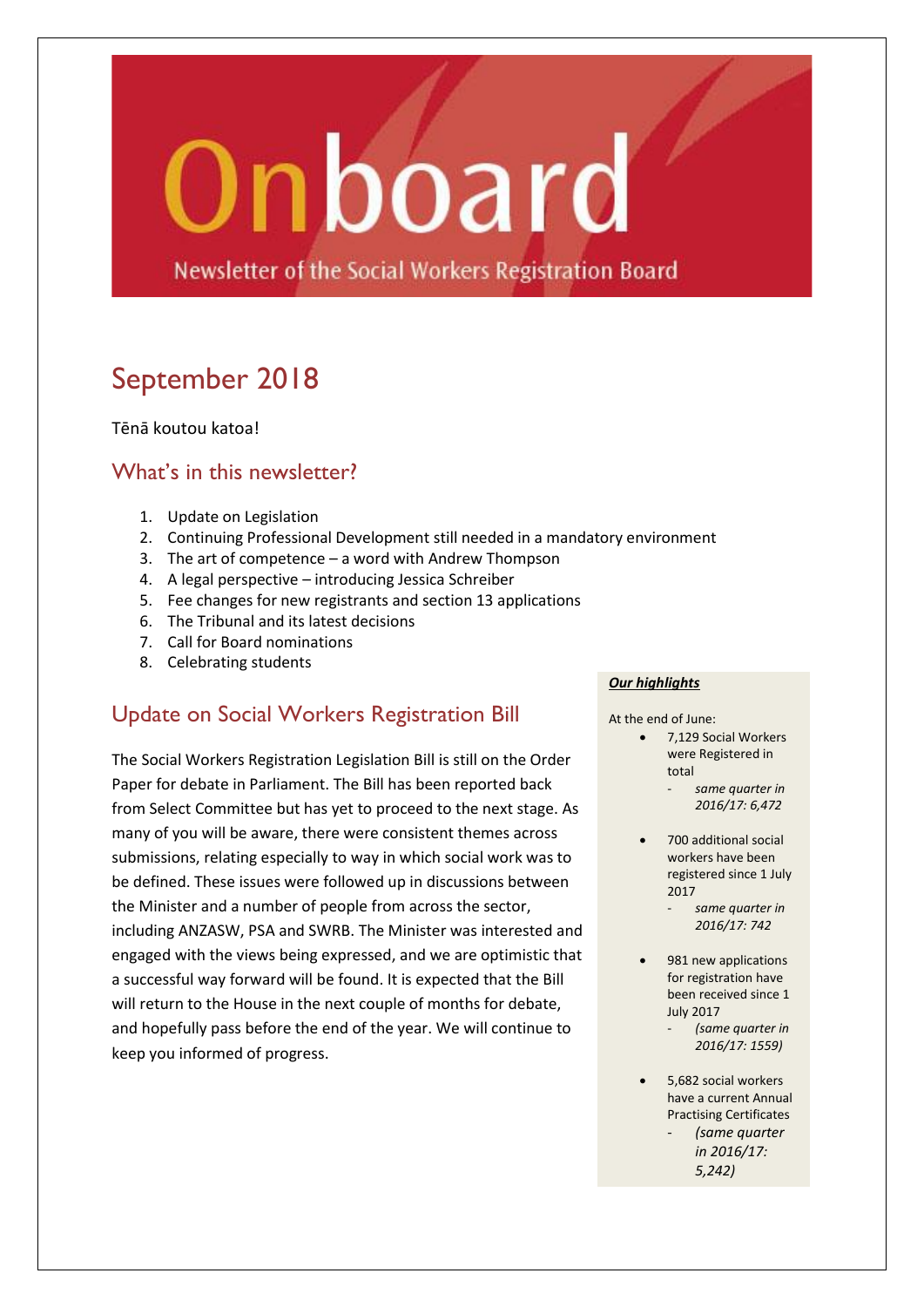## Continuing Professional Development still needed in a mandatory environment

SWRB will be updating and refreshing a number of policies once the Social Workers Registration Legislation Bill is passed later this year. We don't yet know all the details; however, we've become aware that some social workers believe that they won't have to undertake regular CPD when the new legislation is passed. This is not correct - everyone will still be required to undertake at least 20 hours of CPD per year.

What will change is that the new legislation (as drafted) will not require social workers to obtain a competency certificate every 5 years, however everyone will still be required to undertake CPD. The Board will randomly select a proportion of social workers each year and they will be asked to send in their CPD log. Competence recertification fees will also cease once these changes come into effect. The Board has yet to decide for what period of time social workers will be expected to provide evidence of their CPD (whether it is a year or longer) so it will be important to keep up your log of activity up to date. We will let you know once any further decisions are made.

#### **Why will we require the CPD log still be done?**

It's because the SWRB's role is to protect the public by ensuring social workers are competent to practice and accountable for their practice. One of the ways social workers can demonstrate their competence is to show that they regularly undertake CPD activities that are relevant to their learning needs and cover the core competencies. CPD in social work is about the continuous development of skills, knowledge and expertise required for professional practice.

#### **We're making CPD clearer in your APC renewal**

SWRB policy states that registered social workers are expected to:

• maintain a continuous, up-to-date and accurate record of their CPD activities in a CPD log/portfolio • complete a minimum of 20 hours of CPD learning

per year.

|                                          | CONTINUING PROFESSIONAL DEVELOPMENT LOG                                                                                       |
|------------------------------------------|-------------------------------------------------------------------------------------------------------------------------------|
| similar template provided by the ANZASW. | From 1st April 2018 all registered social workers are required to use either the following template for their CPD log, or the |
| Name:                                    |                                                                                                                               |
| Work address:                            |                                                                                                                               |
|                                          |                                                                                                                               |
|                                          |                                                                                                                               |
| Job Title:                               |                                                                                                                               |
| Registration number:                     |                                                                                                                               |
| Competence Date:                         |                                                                                                                               |

• undertake CPD activities in each year that address identified learning goals and enhance their competence in at least 2 of the SWRB core competences

• undertake CPD activities in their 5 year competence re-certification cycle that address all SWRB core competences.

In other words, Registered Social Workers are expected to engage continuously in CPD activities that are relevant to their learning needs and cover the core competencies. This requirement is one of the mechanisms the Board uses to assure itself that registered social workers are competent and accountable for their practice

But it hasn't been as clear as it could be, so we have made changes to the wording of the APC application. It is worth noting that if a social worker cannot demonstrate that they have engaged in ongoing CPD activities that meet the requirements, they may be referred to the Board for a review of their competence.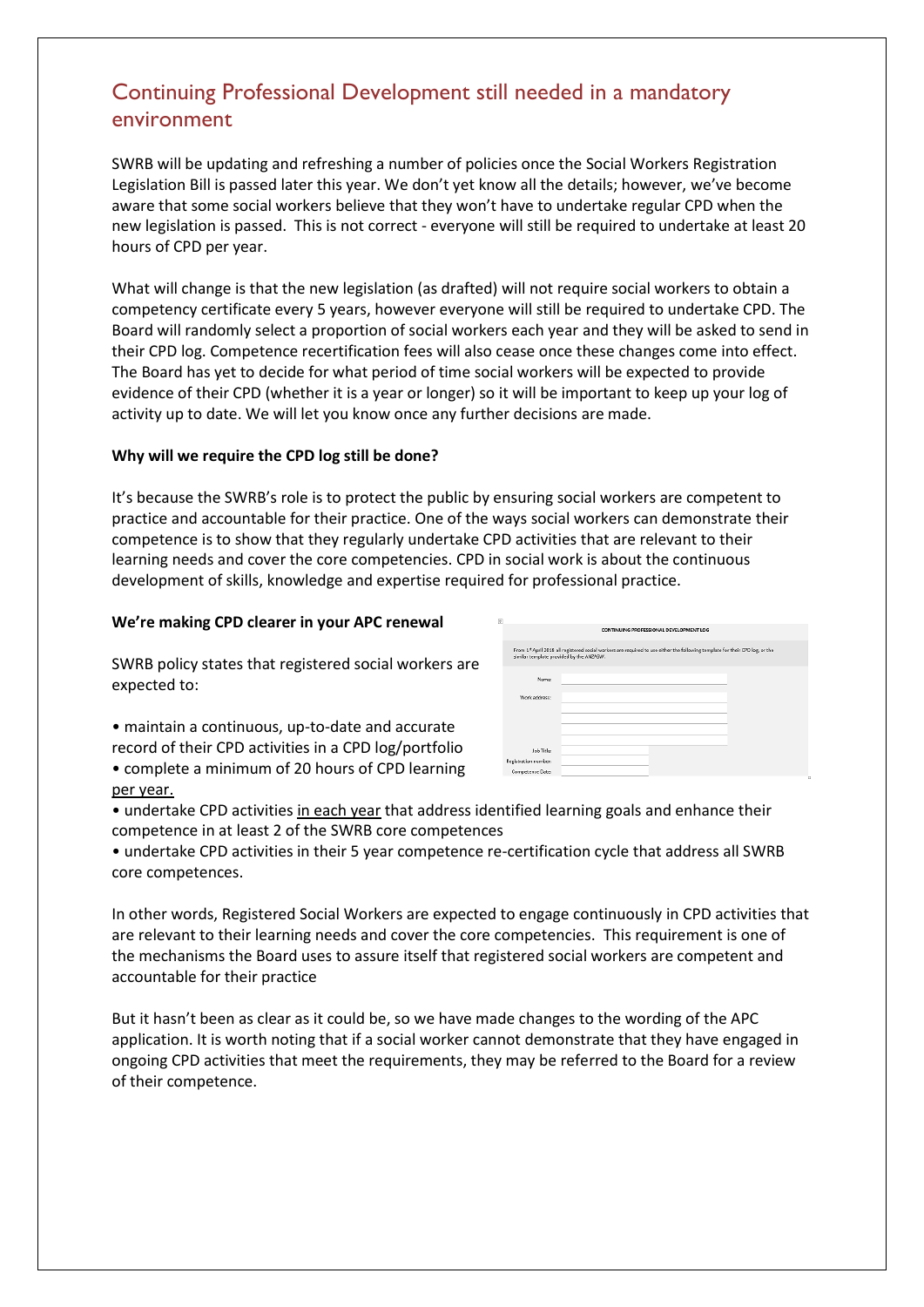#### The art of competence – a word with Andrew Thompson

Andrew Thompson RSW has recently taken on the role of SWRB Competency Assessor. He joins us after working at Starship Children's Hospital and the University of Auckland. With over 30 years of social work experience in the NGO, health and education sectors, he has always worked with children and families. His fields of practice have included community development, health social work, child protection, palliative care, child and adolescent mental health, social work education and clinical supervision. Andrew recently moved from Auckland and now lives in beautiful Taranaki with his family.

Andrew has provided some guidance on CPD, and what to watch out for:

*When I came into this job I was very conscious that the five yearly recertification process can be quite stressful. Despite years of practise-experience, many of us still wonder if we will be judged competent practitioners in the five-yearly assessment process. Having had the privilege to sit on the other side of the competency process, I recognise that this really shouldn't be a an onerous or anxiety provoking activity.*

*What are the elements of a good CPD log? A good CPD log addresses the 10 competencies, evidences at least 20 hours per year, and covers five years of practice. We don't grade CPD logs from A+ to D-, the majority of them are of a very high standard and I often find myself wanting to write an email and say "This is just wonderful work." We have a great team at the SWRB and one of our more experienced competence assessors said to me "the great competency documents make me want to dance". We recognise how much thought and time goes in to the CPD logs. Good CPD logs follow the template, they include hours and dates and a brief reflection that also links one or more of the competencies with professional development.* 

*Having reviewed over 50 CPD logs I have noticed the enthusiasm that we as social workers embrace Māori concepts of Wairuatanga, Manaakitanga and Whanaungatanga. The dedication to building competency in te reo Māori and of te ao Māori continues to enrich our professional practice. I have also noticed that some of the older CPD logs include a column with feedback from a professional supervisor or a manager, these are my favourite because they often praise the practise of the social worker. We now have a new format which we developed to try and make it an easier process, so while we don't require that column you still may like to use the assessment as a discussion point with your supervisor or manager and see what results you get!*

#### A legal perspective – introducing Jessica Schreiber

Jessica has recently joined us as Senior Professional Standards Coordinator/Legal Advisor. She spends much of her time working with social workers and Complaints Assessment Committees where there are serious concerns about a social worker, or concerns that warrant further investigation.



She has come to the Social Workers Registration Board from the Medical Council of New Zealand, where she spent 18 months as a Legal Advisor to Professional Conduct Committees. Jessica completed her Law and Arts degrees at Victoria University in Wellington, majoring in Religious Studies and Philosophy.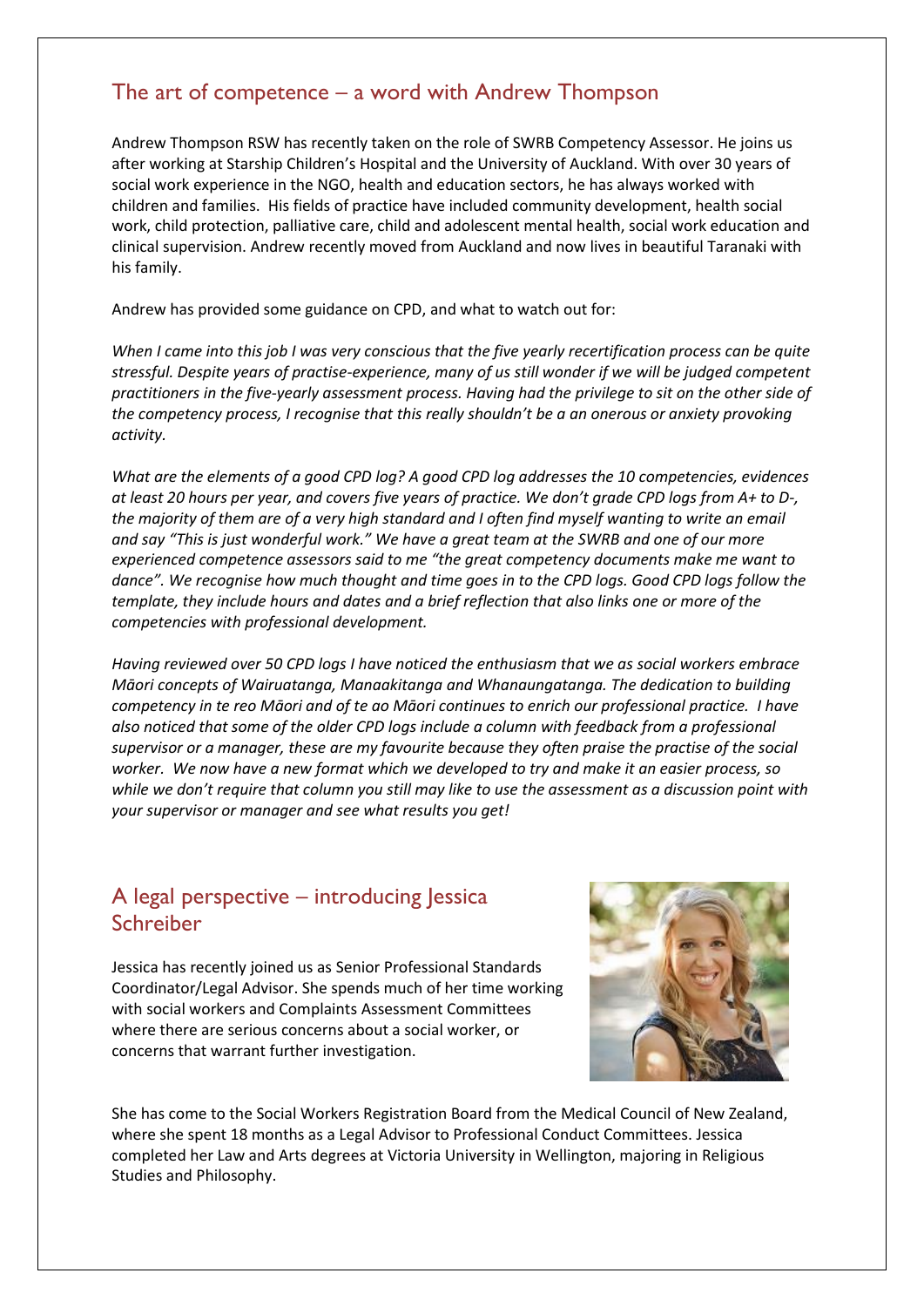Jessica then spent four years working for a boutique general practice law firm in Whakatane, practising mainly employment law and family law, and frequently appearing in the Employment Relations Authority and the Family Court. Jessica moved back to Wellington in 2013 and worked for the Health and Disability Commissioner until 2016, including a six month secondment as Legal Counsel to the Director of Proceedings. As well as providing general legal advice on complaints management and formal investigations, Jessica particularly advised the Health and Disability Commissioner on issues relating to enduring powers of attorney, employment and litigation. Jessica has particular interests in Privacy and Employment Law. Outside of work, Jessica enjoys travelling, rowing, cooking, and spending time with her husband and their ten month old daughter.

## Fee changes for new registrants and S13 applications

From the 1<sup>st</sup> October there are two new fees coming into effect.

- 1. Reduced rate for first practising certificate. SWRB will no longer 'gift' the Annual Practising Certificate as part of registration. However we do recognise the costs for students and so are introducing a reduced rate of APC for new graduates for their first practising certificate. This is at a rate of \$268 compared to \$368 for the full amount. In order to receive this reduced rate graduates need to apply for their APC within a year of completing their social work degree.
- 2. A new fee for applications under section 13 (experience pathway) for a non-binding assessment of the full Framework will be \$1,400. This is because we are now using external assessors to evaluate the Framework and this is the cost of undertaking that work. The reports from the assessors are presented to the Board who then determine whether the applicants experience is sufficient to compensate for not having the tertiary qualification.

We are very aware that any change in fees is challenging. In the past the SWRB has had a very simple fee structure which while easy to understand has meant the full costs for some of what we've done (such as s13 assessments) have been subsidised by other social workers through their APC fees. Next year the SWRB will undertake consultation on fees so we can illustrate why and how they are set. It will also provide the opportunity for the sector to provide input into how we set fees in future.

#### The Tribunal and its latest decisions

The role of the Social Workers Complaints and Disciplinary Tribunal is to hear and determine disciplinary proceedings brought against social workers. The Tribunal was established under the Social Workers Registration Act. It is independent from the Board and its decisions are legally binding.

#### **How is it made up?**

The Tribunal has a Chair and Deputy Chair who are both lawyers. It also has ten members who are a mix of



Registered Social Workers, lawyers and laypersons appointed by the Minister. Any time a hearing is held there are five members on a panel – a chair or deputy chair, two Registered Social Workers, a lawyer, and one lay person.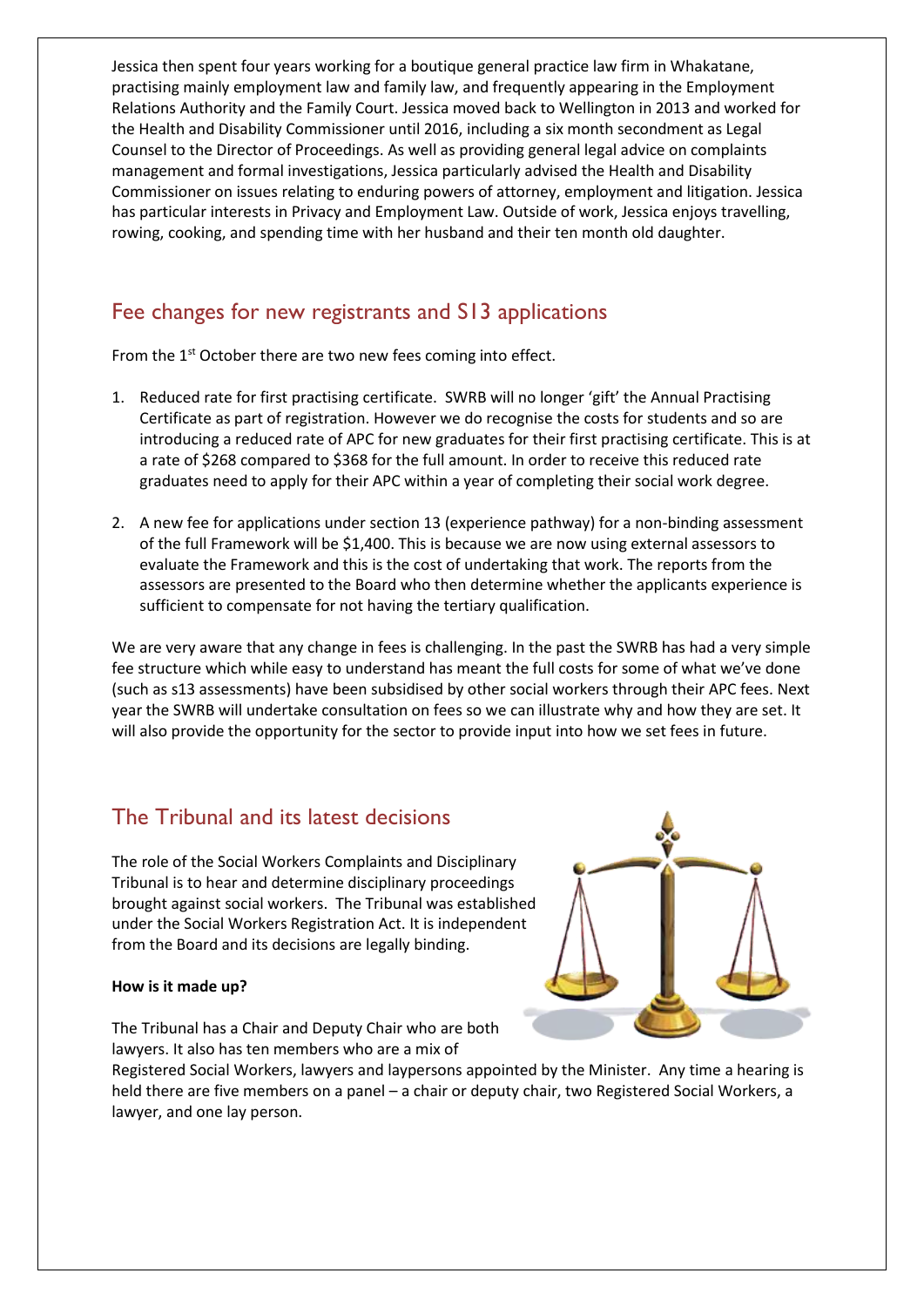#### **So how does a hearing run?**

A Tribunal hearing is conducted in a less formal setting than a court hearing and is held in a neutral venue. During the hearing, the Tribunal will hear evidence and submissions on behalf of the social worker and the Complaints Assessment Committee. The Tribunal members are also given the opportunity to question the witnesses.

The mix of expertise and backgrounds on the Tribunal plays an important part in understanding what can be complex issues, and also provides a practice perspective from the Registered Social Worker members. Hearings before the Tribunal play a part in setting professional standards, protecting the public, and ensuring that the social worker is held to account.

#### **What are the recent decisions and what's important to know?**

The Tribunal has released two decisions since May.

One relates to conduct unbecoming of a social worker, which reflected adversely on the social worker's fitness to practise, and how "fitness to practise" is defined.

Case law from other jurisdictions was drawn on for the analysis, including that:

*"it needs to be recognised that conduct which attracts professional discipline, even at the lower end of the scale, must be conduct which departs from acceptable professional standards. That departure must be significant enough to attract sanction for the purposes of protecting the public... "<sup>1</sup>*

#### and that:

1

*"The conduct will need to be of a kind that is inconsistent with what might be expected from a practitioner who acts in compliance with the standards normally observed by those who are fit to practise medicine. Not every divergence from recognised standards will reflect adversely on a practitioner's fitness to practise. It is a matter of degree."<sup>2</sup>*

These principles will help define what is meant by "conduct unbecoming of a social worker" in future cases before the Tribunal as well as how complaints received by the SWRB will be viewed.

In this case, the Tribunal found the charge of professional misconduct was made out, cancelled the social worker's registration and censured him. There are several principles that can be drawn from the decision that relate to the expected conduct of registered social workers, in particular these include:

- Nonviolent Crisis Intervention training (NVCI) is a useful indicator of best practice and appropriate standards for the use of physical force in the social work sector.
- A RSW is expected to have absolute self-control and an exemplary standard of behaviour even when under stress or working with difficult clients.
- A RSW in a similar position should remove themselves from the situation and calm down.
- The social worker had been charged in the District Court with assault in relation to the same case and had been discharged without conviction but in making its decision, the Tribunal focused on the RSW's admitted conduct rather than the District Court Judge's decision.

The second case related in particular to the importance of Annual Practicing Certificates. The Tribunal stated that the requirement to hold an APC is a fundamental mechanism by which the

<sup>1</sup> <http://swrb.govt.nz/download/rsw1d1swdt2017-cac-v-esera/> page 5

<sup>2</sup> <http://swrb.govt.nz/download/rsw1d1swdt2017-cac-v-esera/> page 5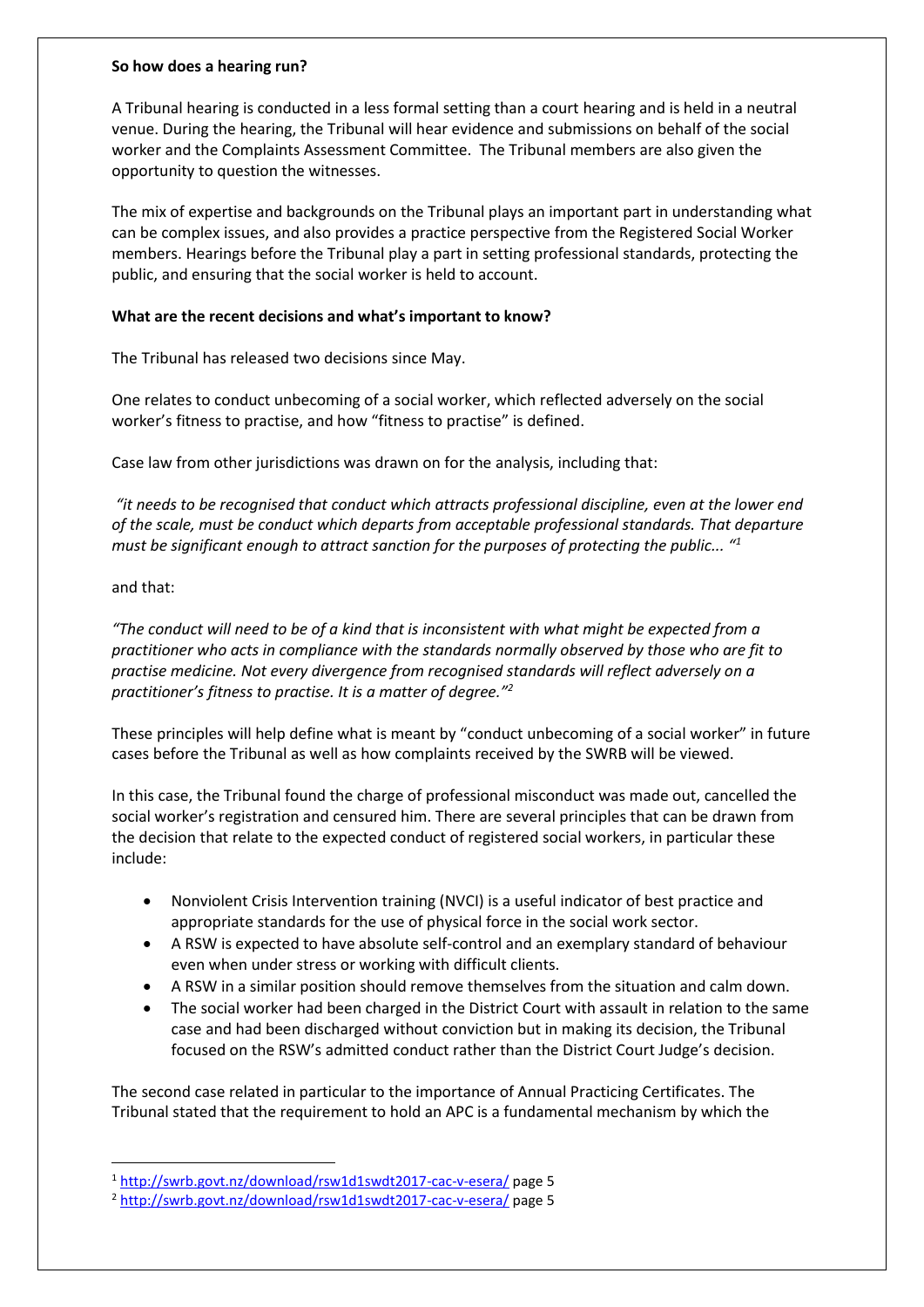purposes of the Act are achieved and that this requirement continues unless the social worker is recorded by the Board as non-practising or is removed from the register.

*"One of the cornerstones of the regulatory regime which registered social workers choose to participate in to assure employers, clients and the public that they are professional and fit and competent to practise... An employer's view that their employee is not practising social work and does not require an APC does not obviate the practitioner's personal responsibility to ascertain whether a practising certificate is required by the Board, and if so, to obtain one…"*

It is useful to note the Tribunal's view that it's not the responsibility of the employer to determine whether their employee is practising social work. The job title may or may not include the words "social worker" but what is key is the actual nature of the role and whether the person is a registered social worker using their social work skills.

## Call for Board nominations

The SWRB currently has six Registered Social Workers who sit on the Board of ten. While the proposed legislation will see the Board size reduced to seven, two appointments of Registered Social Workers will be made before the end of the year as terms of existing members expire. We expect that within the next month the Minister of Social Development will call for nominations – so keep your eye out on their [website.](http://www.msd.govt.nz/) We will also work with sector organisations such as ANZASW to spread the word. It will be an exciting time to be on the Board with the implementation of mandatory registration.

## Celebrating students

Early in 2015 the SWRB supported Manukau Institute of Technology to introduce a one cohort intake of students from Northland to study the Bachelor of Applied Social Work. The purpose was to specifically target local applicants who would be eligible for social work registration when they completed their degree and would stay in the region and provide professional social work services to the region. On Saturday 1<sup>st</sup> September Jan Duke, our Chief Adviser [Education, Policy and Research] was privileged to attend a special graduation for the 20 students who completed the 3 year degree. The graduation, held at Te Ahu, Kaitaia was magnificently organised by Dr Moana Mitchell-Wikitera RSW who was the mainstay of the programme during the final 2 years and the guest speaker was Bree Davis RSW who was the tutor who managed the introduction of the programme and prepared some of the students before they commenced the degree through a certificate in tertiary study programme. The venue, Te Ahu was filled to capacity with whanau, service providers, Kelvin Davis MP, and staff from Kiwidotcom, Chris Snelling and Jane Grey - who were also instrumental in administering the degree programme in Kaitaia. Our congratulations to all.